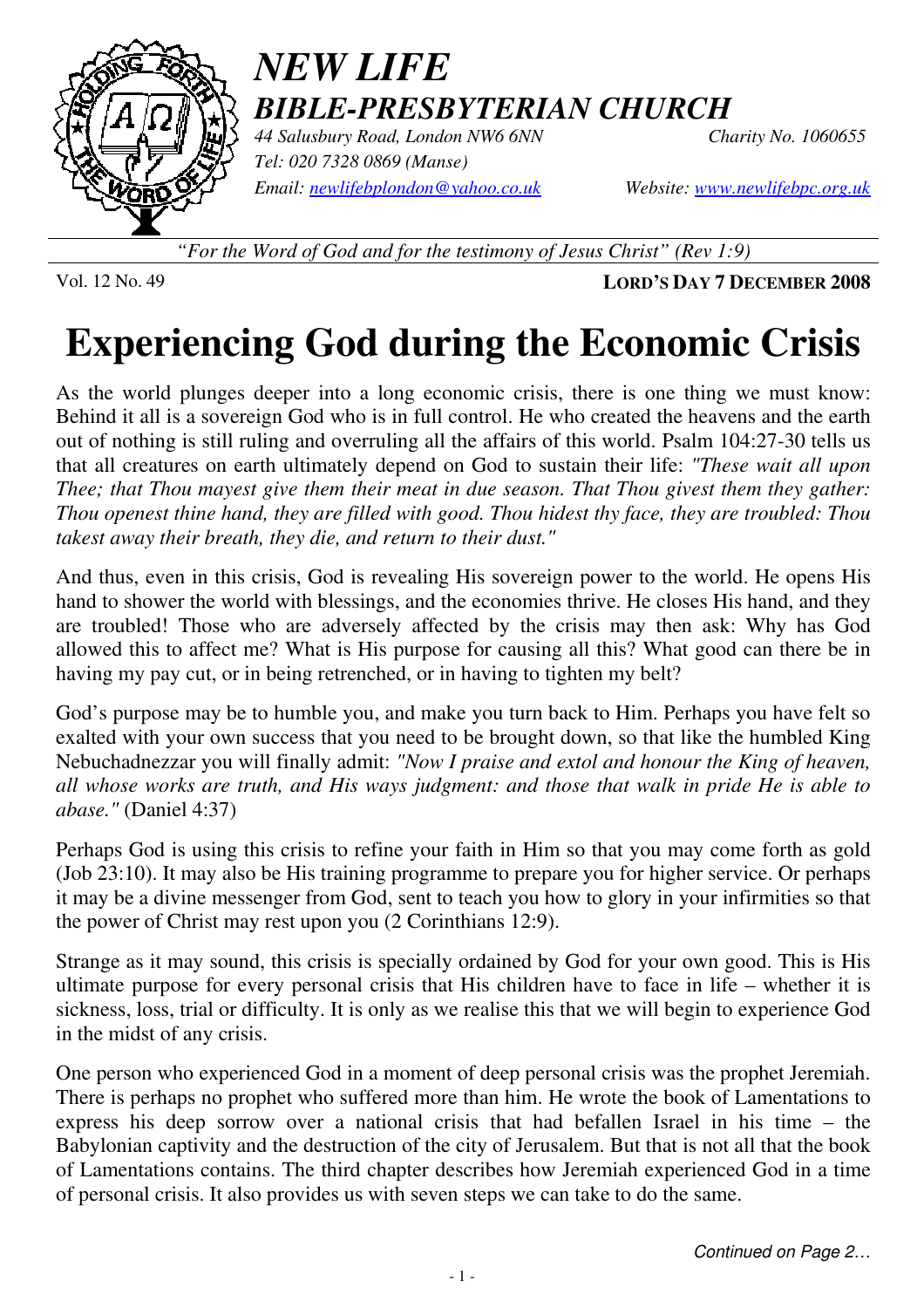# **1. Hope in God's unfailing love.**

Jeremiah was falsely accused of being a traitor and then cast into a dark and awful dungeon where he was left to languish, forsaken and forgotten by the outside world (Jeremiah 38:6 cf. Lamentations 3:7,9). In verses 17-20 he describes his utter despair and desolation – *"And Thou hast removed my soul far off from peace: I forgat prosperity. And I said, My strength and my hope is perished from the LORD: Remembering mine affliction and my misery, the wormwood and the gall. My soul hath them still in remembrance, and is humbled in me."* 

But in the midst of despair, a ray of hope shone brightly in Jeremiah's heart – *"This I recall to my mind, therefore have I hope. It is of the LORD'S mercies that we are not consumed, because His compassions fail not. They are new every morning: Great is Thy faithfulness."* (verses 21- 23)

When you face difficult circumstances, can you see God's mercy and faithfulness beyond all the discomfort and grief you feel? Can you see that His sovereign hand that lays these heavy burdens upon you is still a hand of divine love and goodness? We will be able to see this only if our perception of God's love is based on the promise He has given in His Word, to love us unconditionally (Jeremiah 31:3). His love never fails. It remains firm and steadfast forever! Whenever you feel down, please remember this: God remains faithful. He never gets tired of keeping you or of looking after you.

### **2. Know that God is your portion.**

Verse 24 – *"The LORD is my portion, saith my soul; therefore will I hope in Him."* The word "portion" here means inheritance, something that is given to you to possess. This thought can bring much comfort when you endure the loss of your earthly possessions. Even if you should loose everything – all your wealth, property, friends and loved ones – there is one precious possession you can never lose – God Himself! (Cf. Genesis 15:1; Numbers 18:20)

Do you regard God as your portion, and as your most precious possession? (Psalm 73:25) Is He all that you hope for and live for? If He is, then nothing in this world can take away your joy in life, because nothing can ever take Him away from you.

## **3. Seek God's help patiently.**

Verses 25-26 – *"The Lord is good unto them that wait for Him, to the soul that seeketh Him. It is good that a man should both hope and quietly wait for the salvation of the Lord."* Let God know all your troubles and worries, and ask for His help.

But please be patient when you pray. Jesus taught His disciples that they should not give up praying, when God does not seem to answer. He described how a woman kept on asking a judge to help her even though He just ignored her, until the judge finally relented and helped her (Luke 18:1-5). If you keep on praying, you too will find the help you need in the end.

#### **4. Trust that all things will work out for good.**

Verse 27 – *"It is good for a man that he bear the yoke in his youth."* There is a divine purpose for every trial and affliction. It is intended to bring good results. It may enable you to learn more about trusting God. It may show you your own true self and your hidden weaknesses. Peter, the self-confident disciple of Christ, knew how weak he really was only after he faced a crisis where he denied Christ 3 times.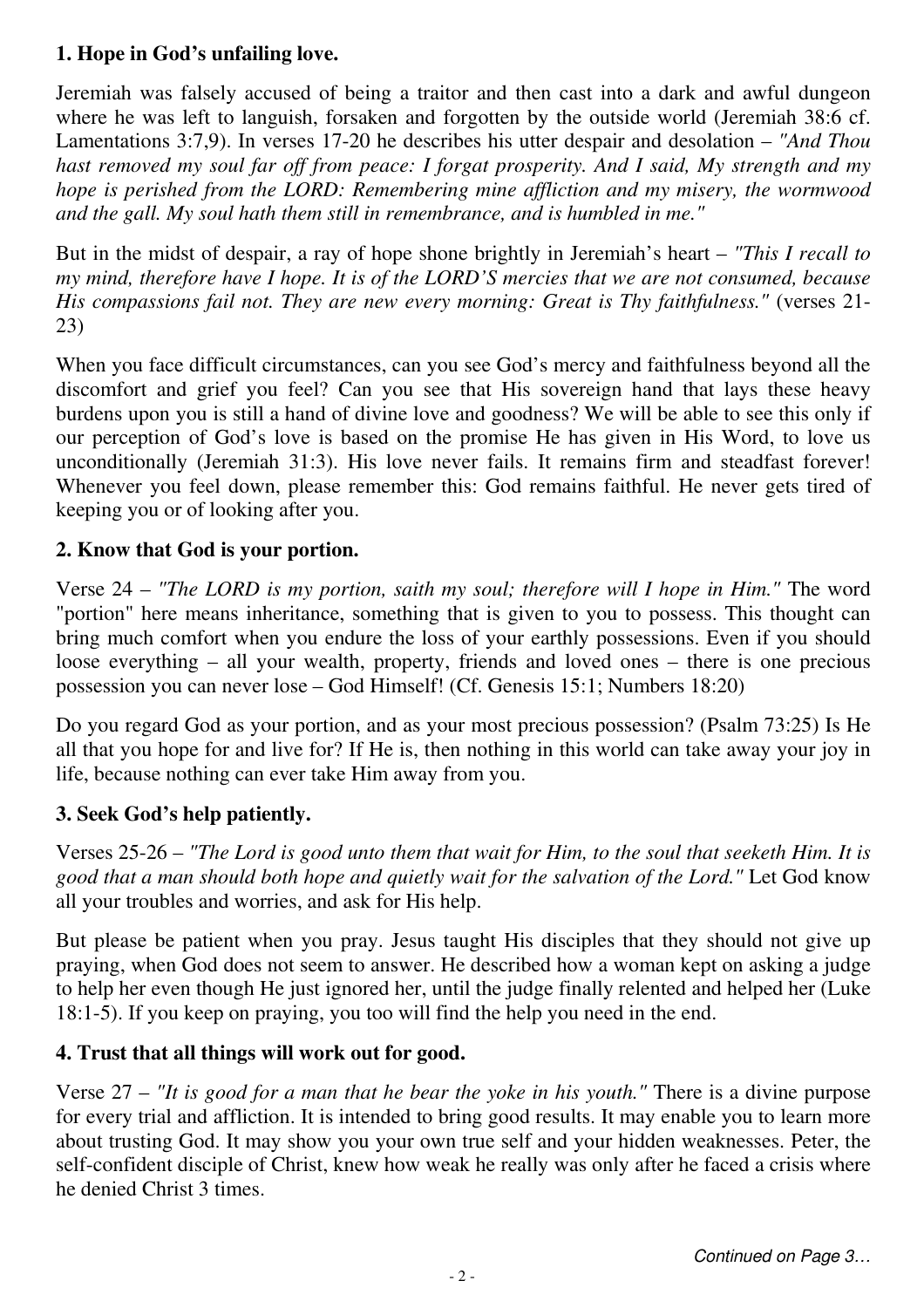Ultimately, God allows trials in your life so that you will become more like Christ. You are being sculpted by God, the skilled master craftsman. Every blow of His chisel makes you a little more like Christ! But you must endure the blows patiently to see the good results.

### **5. Look forward to the end of the trial.**

Verses 31,32 – *"For the Lord will not cast off for ever: But though He cause grief, yet will He have compassion according to the multitude of His mercies."* Since God has a special purpose for allowing trials into your life, when His purpose is accomplished, the trials will come to an end. There is light at the end of the tunnel. Knowing that your trials will not go on forever will make them a little easier to bear.

#### **6. Remember that God does not like to see you suffer.**

Verses 33-36 – *"For He doth not afflict willingly nor grieve the children of men. To crush under His feet all the prisoners of the earth, to turn aside the right of a man before the face of the most high, to subvert a man in his cause, the Lord approveth not."*

Wicked and cruel people may enjoy seeing you suffer. They do not care if you are treated unfairly or if your rights are violated. But God is not like them at all. The trials He allows you to go through are not designed to hurt you, but rather to bless you. And He knows exactly how much you can bear. He is just like a mother giving medicine to her child – she will be careful to give just the right dosage. This means that your suffering will never be more than what is needful or necessary for you to bear.

#### **7. Remember that nothing can happen to you without God's permission.**

Verse 37 – *"Who is he is that saith, and it cometh to pass, when the Lord commandeth it not?"* This truth can bring great comfort and assurance. No one, not even Satan can bother you, unless God allows him to do so. Each time Satan wanted to afflict Job, he always had to petition God to let him do it. And God allowed it only because He already knew the outcome and how much Job could endure.

He even knows the number of hairs you have on your head (Matthew 10:30). He knows how many new hairs you have grown today and how many have fallen off. Not only does He know it, He also controls it. No detail of your life is beyond His control. And He who controls all things in your life is He who loved you so much that He was willing even to give His only begotten Son to die on the cross for your sake. If He loves you that much, will He not take good care of you?

Having seen how we may experience God in times of personal crisis, we can now apply this to the economic crisis we are going through. There is however one important condition that must be met – only those who belong to God can experience Him in personal crisis. If you do not belong to Him, you have no part in any of the above blessings.

How then can you become a child of God? There is only one way: Surrender your life to Jesus Christ. This means repenting of your sins and asking Him to save you from your sins by His death on the cross. Then begin to live your life for Him and with Him every day. As you do this, you will experience God in your life! Will you turn to Jesus Christ today?

> *Rev Charles Seet, Life B-P Church, S'pore (adapted from Life B-P Church bulletin dated 30 November 2008)*